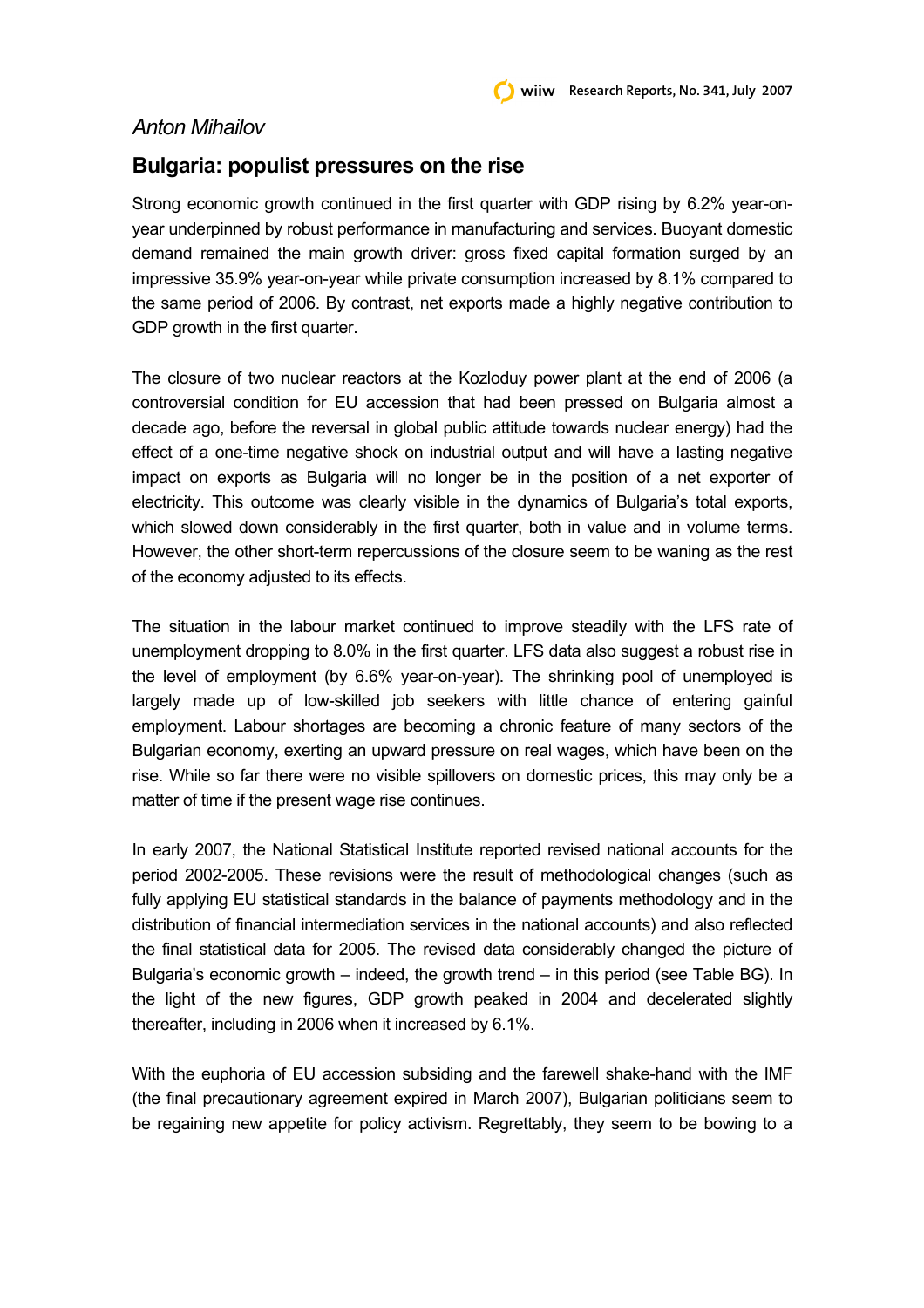wave of rising populist pressures – mirroring the overall upward pressure on wages – both within the ruling tripartite coalition dominated by the Socialist Party and generally in the country. Incomes policy – whose tightness until now had been one of the pillars of macroeconomic stability and national competitiveness – seems to be the first line of defence that is giving way. Succumbing to the threat of a strike by public transport employees in Sofia in the run-up to the first election of Bulgarian members of the European Parliament in May, the authorities agreed to an increase in their wages that is hardly justifiable on economic grounds. Concomitantly, the government significantly softened the regulations preventing loss-making state-owned firms from raising their wages. These policy acts – constituting a typical situation of moral hazard – provoked a wave of new demands for wage increases, in the first place, by unionized public sector employees, which will be difficult to arrest given the weakened credibility of the authorities. Undoubtedly, there will be repercussions on wage formation in the private sector as well. In turn, it can be expected that the ensuing income rises will have a negative effect on both inflation and the current account balance. The demands for wage hikes are not the only source of populist pressure on fiscal spending. Other claims have also been on the rise, in particular, for pension hikes but also from farmers, for compensations due to unfavourable weather conditions.

While these medium-term risks remain, there has been no immediate fallout on the fiscal stance as higher spending was more than offset by continuing windfall gains in fiscal revenue. In January-April, the consolidated general government revenue was up by 17.6% year-on-year while expenditure was up by 8.9%, resulting in a surplus which was 45% higher than a year earlier. This was a somewhat unexpected outcome as it had been widely believed that the changeover in the administration of VAT after EU accession would have negative implications on tax collection. The sources of the current windfall are still unclear so it remains to be seen how the fiscal situation will develop through the year. In April, the Bulgarian government retired ahead of schedule the remainder of the country's debt to the IMF, paying back SDR 204.8 million (some BGN 450 million), which was the third and last operation on advanced debt repayment to the IMF.

On the negative side, the current account deficit continued to expand, both in absolute and in relative terms, under the combined effect of several factors such as the rise in real wages, the deceleration of export growth and a renewed surge in domestic credit. After the lifting of credit restrictions at the end of 2006, the credit expansion has resumed but at more moderate rates than those seen a couple of years ago. In retrospective, the empirical evidence indicates that bank lending to the corporate sector was rather sensitive to these administrative controls (in mid-2006, net new bank lending to the corporate sector went to a standstill), whereas lending to households was less affected. This sensitivity now works in the reverse direction, with corporate lending recovering much faster than lending to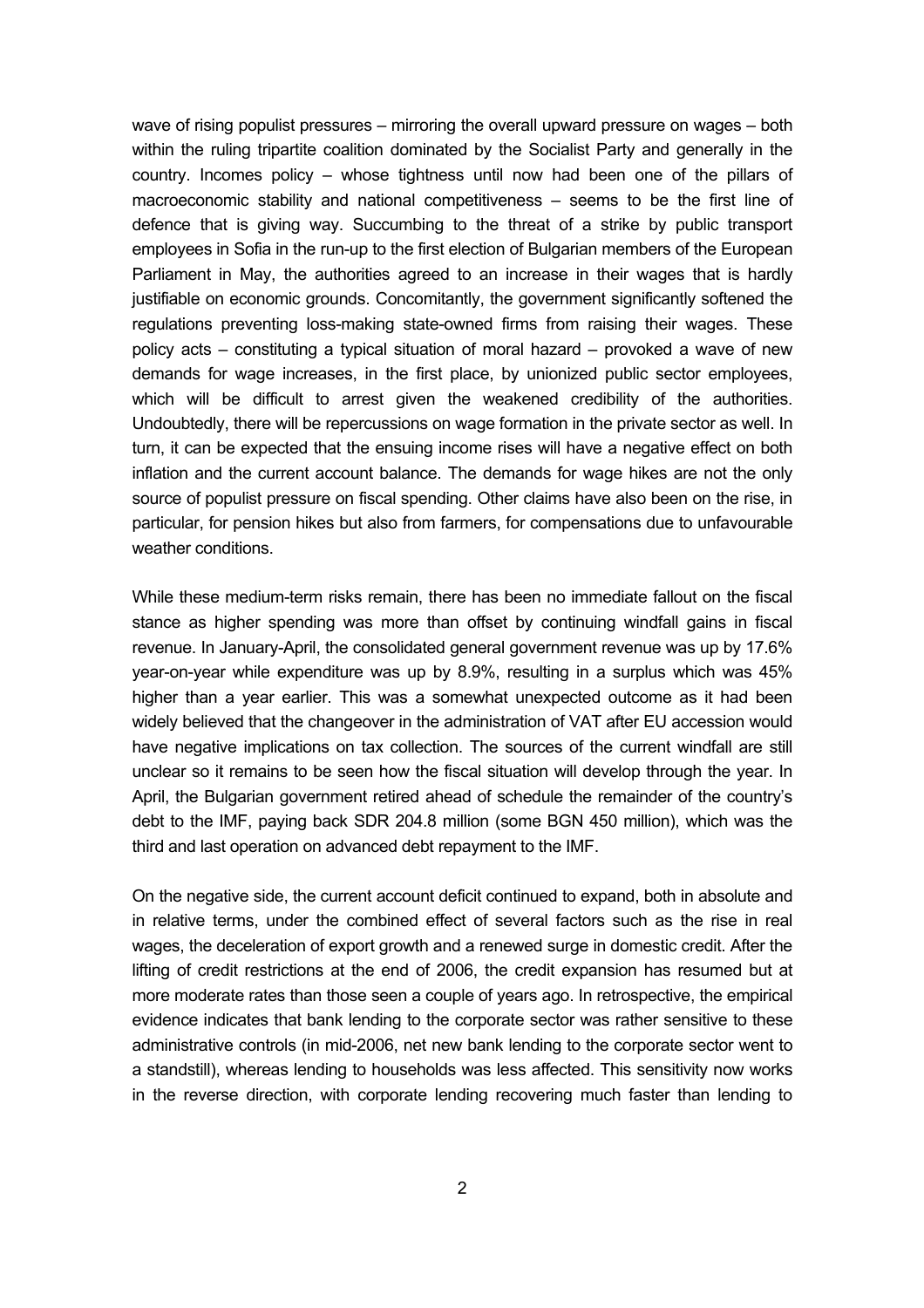households. Despite its widening, the current account deficit is almost fully covered by inward FDI, mitigating to a certain extent the short-term risks associated with it.

Nevertheless, the current account deficit, together with the persistently high (by EU standards) inflation, remain the main stumbling blocks on Bulgaria's road towards adopting the euro. Upon EU accession, Bulgaria voiced its intention for a fast-track entry to the euro zone, in particular, by entering ERM-2 already in 2007, with a view to acceding to the EMU around 2010-11. While in principle endorsing Bulgaria's intention to join ERM-2, the ECB seems a bit hesitant about fast-track entry to the euro zone on the grounds that Bulgaria needs a longer catch-up period during which fast economic growth will be accompanied by higher inflation. Obviously, the timing of EMU accession will be subject to further discussions.

The short-term outlook for the Bulgarian economy is little changed from the previous quarter. Both in 2007 and 2008, GDP is expected to grow at around 6% per annum, bringing about a further rise in employment and a fall in the rate of unemployment. With labour shortages becoming more acute, cost-push inflation in the form of wage pressure is becoming the key pro-inflationary factor in the country. Under the present coalition government, the considerable wage rises already experienced in the first quarter are set to continue and therefore no major progress in disinflation can be expected in the short run. Despite the pressures for higher public spending, the general government budget will remain in surplus but its magnitude is difficult to predict. If public revenues remain as buoyant as they were in the first quarter, the surplus may be comparable to that recorded in 2006, but this is something to follow over the course of the year. With real wages rising, export revenues dampened by the discontinuation of electricity exports and FDI continuing to surge, no options for curbing the current account deficit are in sight in the short run.